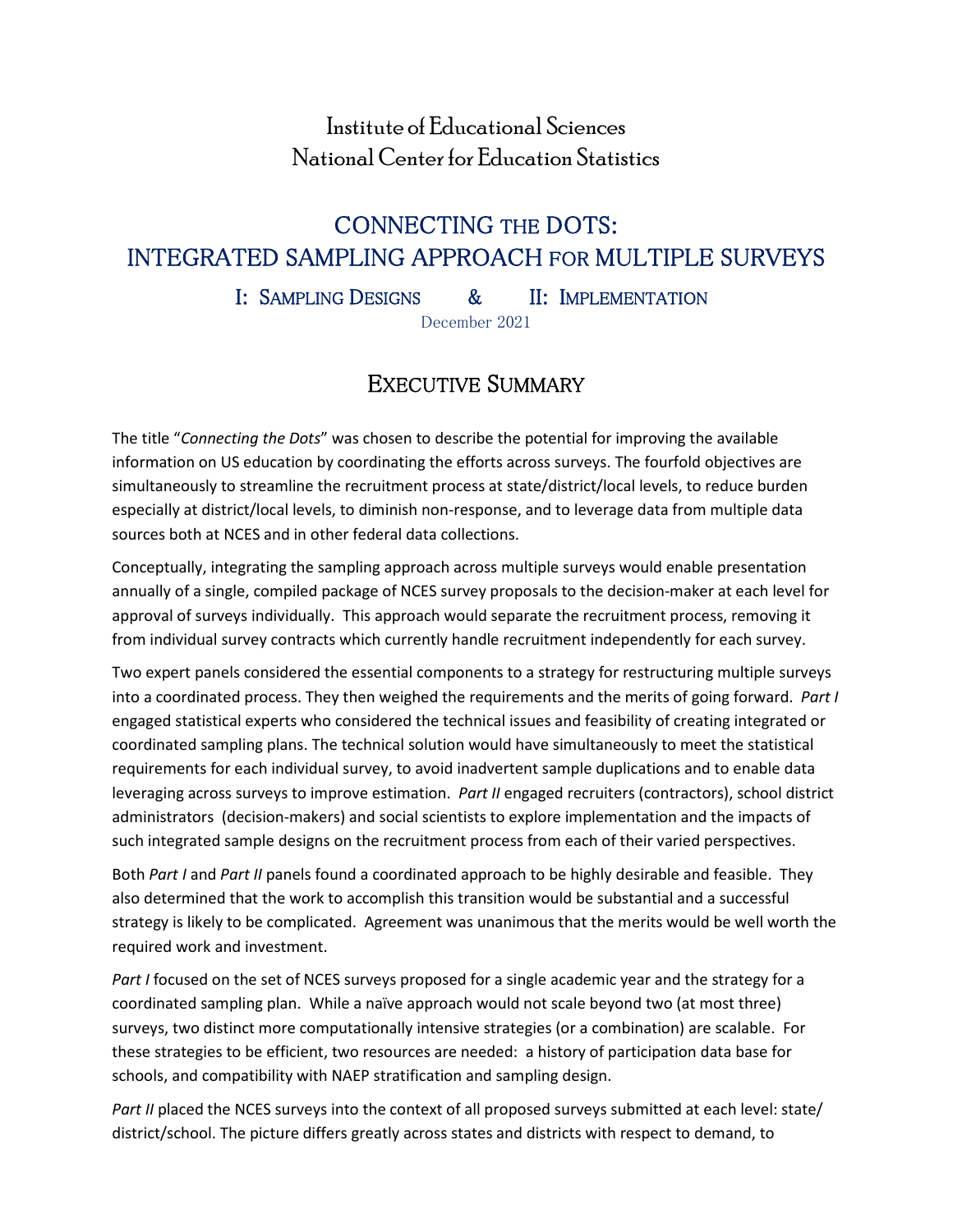# CONNECTING THE DOTS

resources, even to the definitions of burden and benefits, and to the valuation of surveys (in the 100s for large districts) competing for school time.

A single package of proposals to review would identify the set of surveys as national with a single parent agency. Dealing with a single, continuing contact would improve dialogue while building a relationship of trust. The review process would be streamlined by eliminating repeated review and redundant discussion of critical issues (e.g., legal security and privacy documents) and by enabling recruitment materials to be passed on to the next level as a single process. The development of an annual calendar (even anticipating a future year) would benefit school calendar planning; it would also facilitate widely disseminated advance messaging. Since both burden and benefits affect response/non-response, understanding these is ultimately critical to overall success; both data and metrics are needed.

The complete findings and recommendations from Part I and Part II are combined below because the overlap was extensive and nowhere were these in conflict.

# **Part I and Part II Panels' Principal Findings**

Coordination of NCES surveys and assessments is unequivocally desirable and feasible.

Accomplishing this will require extensive changes in several aspects and significant investment of effort and technical expertise to achieve integration across surveys moving toward standardization of critical survey components.

Building trust and open dialogues with gatekeepers at all levels is an immediate step and a continuing objective.

Initial steps can be taken before a comprehensive plan is complete.

Careful launch of these changes requires energetic communication and advance preparation of the education community, also coordination with OMB and current and potential survey contractors.

# **Specific Recommendations**

## **NCES Supporting Infrastructure**

- Expand the sampling frame, both open access CCD and a restricted access expansion to CCD.
	- Assign a permanent school ID for use in sampling and analysis of sampling, participation, and burden histories.
	- Create a History of Participation data base for districts and schools; include recruitment attempts, results, reasons for refusals or other non-response, and metrics for burden.
	- Moving forward, develop a research base for studying patterns of refusal and for estimating the impact of non-response, using external sources to validate.
- Unify the CCD updating process to be continuous, but with date-stamped versions each year, used by all surveys for sampling, in post-stratification adjustment and in data sharing/integration.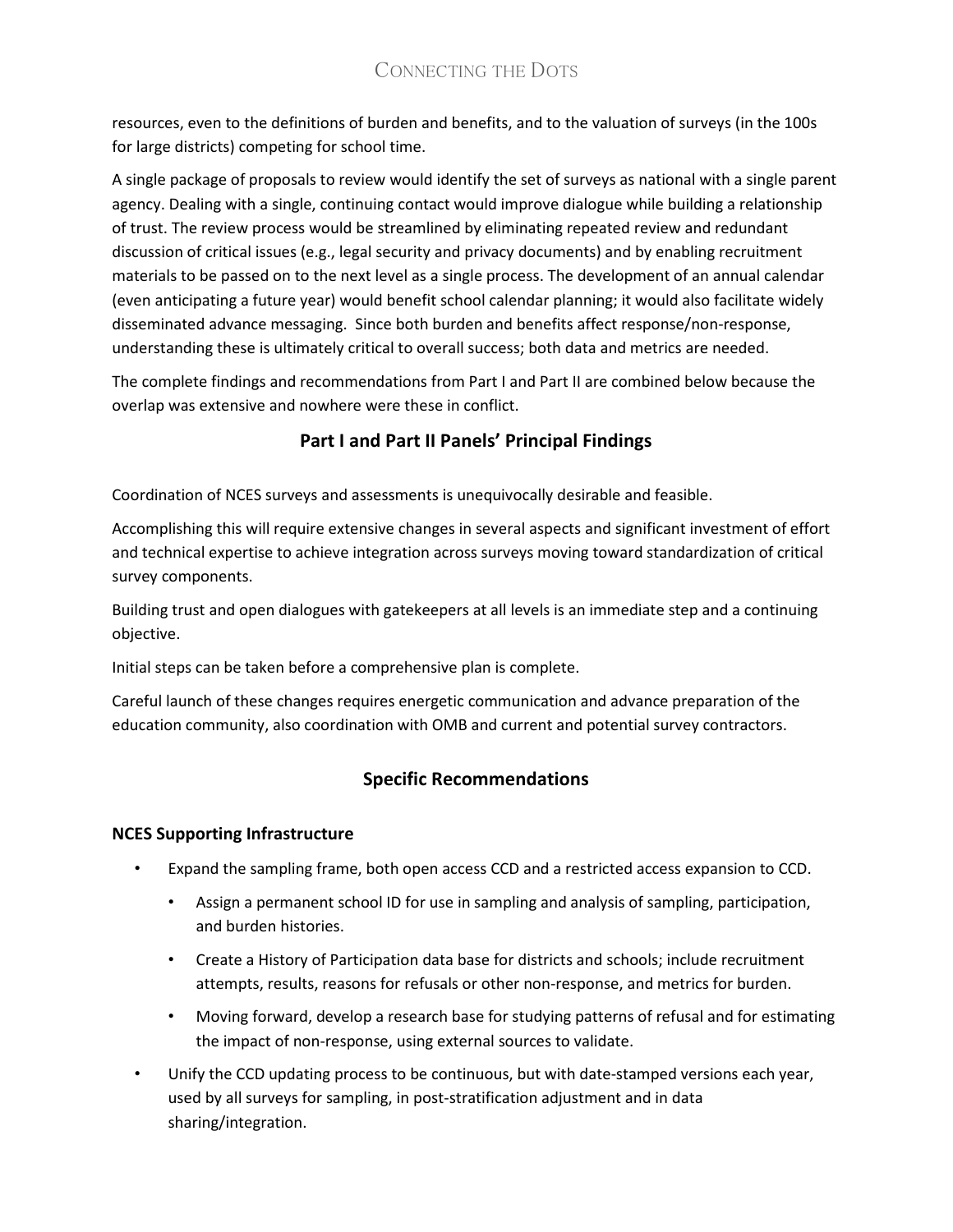- Standardize a core of key content across surveys and, when possible, anchor these to NAEP or other external source.
	- Include in this core content the data needed to form small area estimates for the variety of specifications that meet schools' and NCES's needs.
	- Standardize stratum definitions (including cut-offs as well as variables) for the primary variables; at a minimum incorporate NAEP stratum definitions and stratum boundaries into records for all surveys to enable data sharing/integration across surveys and validation of survey estimates.

## **Calendar**

- Set up a cycle for survey planning through sampling and recruitment that will work for schools, districts and states as well as NCES and contractors.
- Set up an annual combined calendar that includes NAEP and international studies for planning purposes and burden evaluation. Preferably expand to include a contemplated calendar for the following year or two years.

## **Trust, Dialogue and Partnership**

- Build trust and open dialogues with gatekeepers at all levels.
- Build trust and understanding of local issues through a continuing relationship with a single (state/district) NCES recruiter.
- Differentiate among small/medium/large districts/states because of differing resources, needs, magnitudes of disruption by surveys, and frequencies of repeated sampling.
- Work to define Benefits in district/school/respondent terms, to identify a collection of potential benefits for different circumstances.
- Work to define Burden in district/school/respondent terms.
	- Account for administrative personnel time and tasks (pre- to post-survey), also days present in school as well as {minutes x number of students}.

## **Messaging**

- Brand uniformly and visibly with US Department of Education (primary); NCES/IES (secondary) survey contractor (tertiary).
- Disseminate targeted advance messaging widely to set expectations for surveys scheduled for the next one or more academic years.
- Use trusted voices as advocates at every level; provide suitable materials for advance messaging and for recruitment discussions (e.g., District support to prepare local recruiting).
- Tailor recruitment materials to recipient; stress impact past and anticipated for future. Omnibus information for districts; relevant survey information for school.